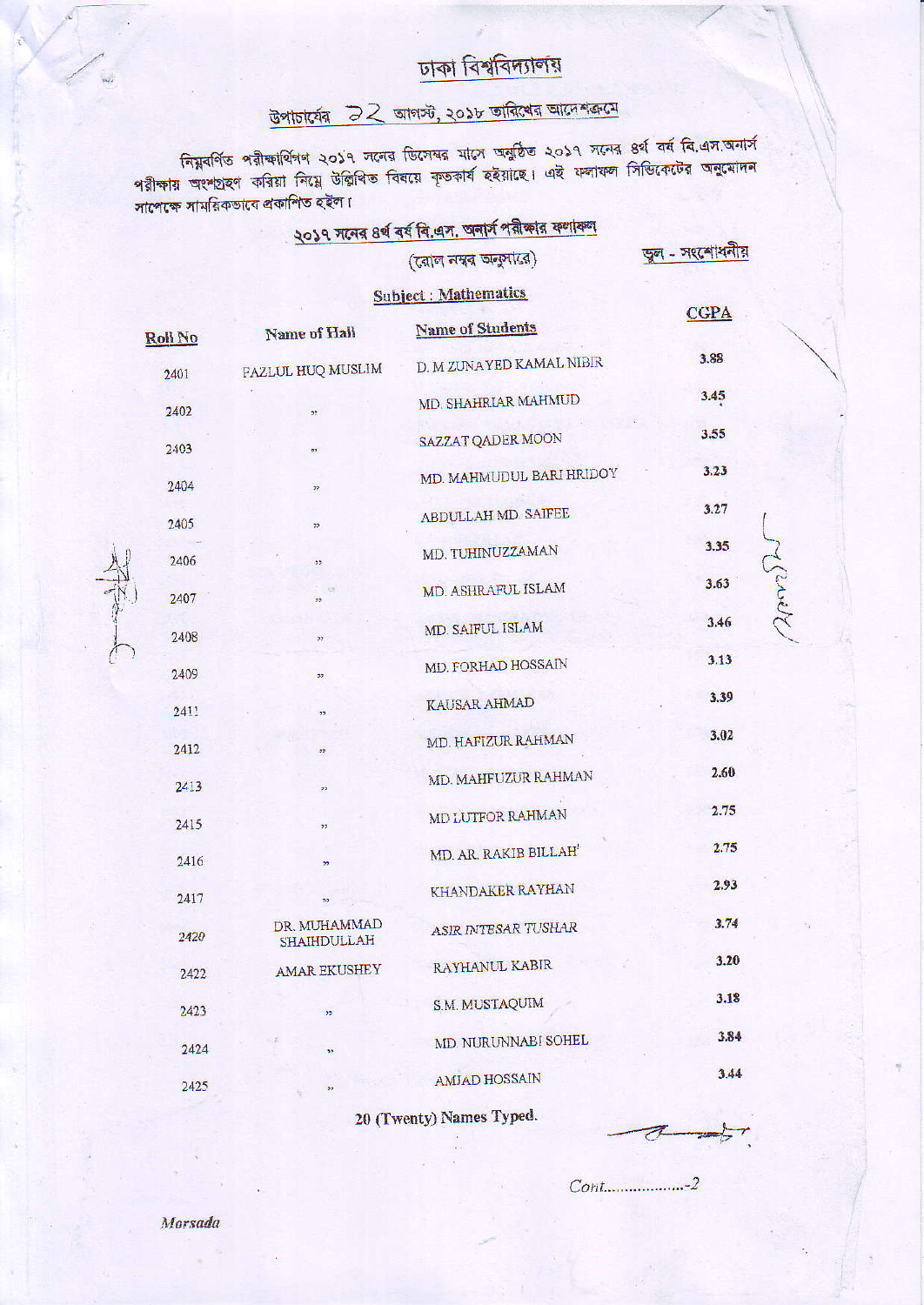4<sup>th</sup> Year B.S. (Hous) Exam 2017 **Subject : Mathematics** 

জুল - সংশোধনীয়

| Roll No  | <b>Name of Hall</b>              | <b>Name of Students</b>     | <b>CGPA</b>   |
|----------|----------------------------------|-----------------------------|---------------|
| 2426     | <b>AMAR EKUSHEY</b>              | MD. MUSHFIQUR RAHMAN -      | 3.09          |
| 2427     | 55                               | MD. NAJMUS SAKIB            | 2.91          |
| 2428     | 33                               | SHARIFUL ISLAM              | 3.37          |
| 2429     | 53.                              | MD. ABUL HEYATH SAJIB       | 3.64          |
| 2431     | 22.                              | MD. RIFAT HASAN (RUBEL)     | 3.56          |
| 2432     | 33                               | SHAH MOHAMMAD SUZA-UD-DOULA | Mande<br>3.38 |
| 2433     | 32                               | MD. SHAKIL HOSSAIN          | 3.70          |
| 2434     | 55 <sub>1</sub>                  | MANJURUL MAHMUD             | 2.68          |
| $2435 -$ | 35.                              | MD. WALIULLAH               | 2.82          |
| 2436     | SHAHEED SERGENT<br>ZAHURUL HAQUE | MD. ARIFUL ISLAM            | 3.49          |
| 2437     | <b>JAGANNATH</b>                 | SAMAR CHANDRA DEBNTH        | 3.20          |
| 2438     | 33.                              | MINTU BARAY                 | 2.94          |
| 2439     | 35.                              | ANANDA KARMAKAR             | 3.40          |
| 2440     | <b>RUQAYYAH</b>                  | SHOTORUPA SARKER            | 3.24          |
| 2441     | 99                               | MOSTAKINA TARIN             | 2.85          |
| 2442     | ×.                               | SAYEDA SHARMIN SULTANA      | 2.98          |
| 2443     | 73                               | SAIEDA YASMIN SHETU         | 2.96          |
| 2445     | SHAMSUN NAHAR                    | SADIA AKTER LIMA            | 3.74          |
| 2446     | 33                               | <b>FARJANA YESMIN</b>       | 3.58          |
| 2448     | 29                               | TAMA RANI KAR               | 3.50          |
| 2449     | $\mathbf{p}$                     | LU-LU-UN-MANSURA            | 3.38          |
| 2450     | 22                               | FARHANA TAIYEBAH            | 3.66          |

22 (Twenty Two) Names Typed.

 $\overline{C}$ 

 $Cont$ .......................3-

Morsada

本学一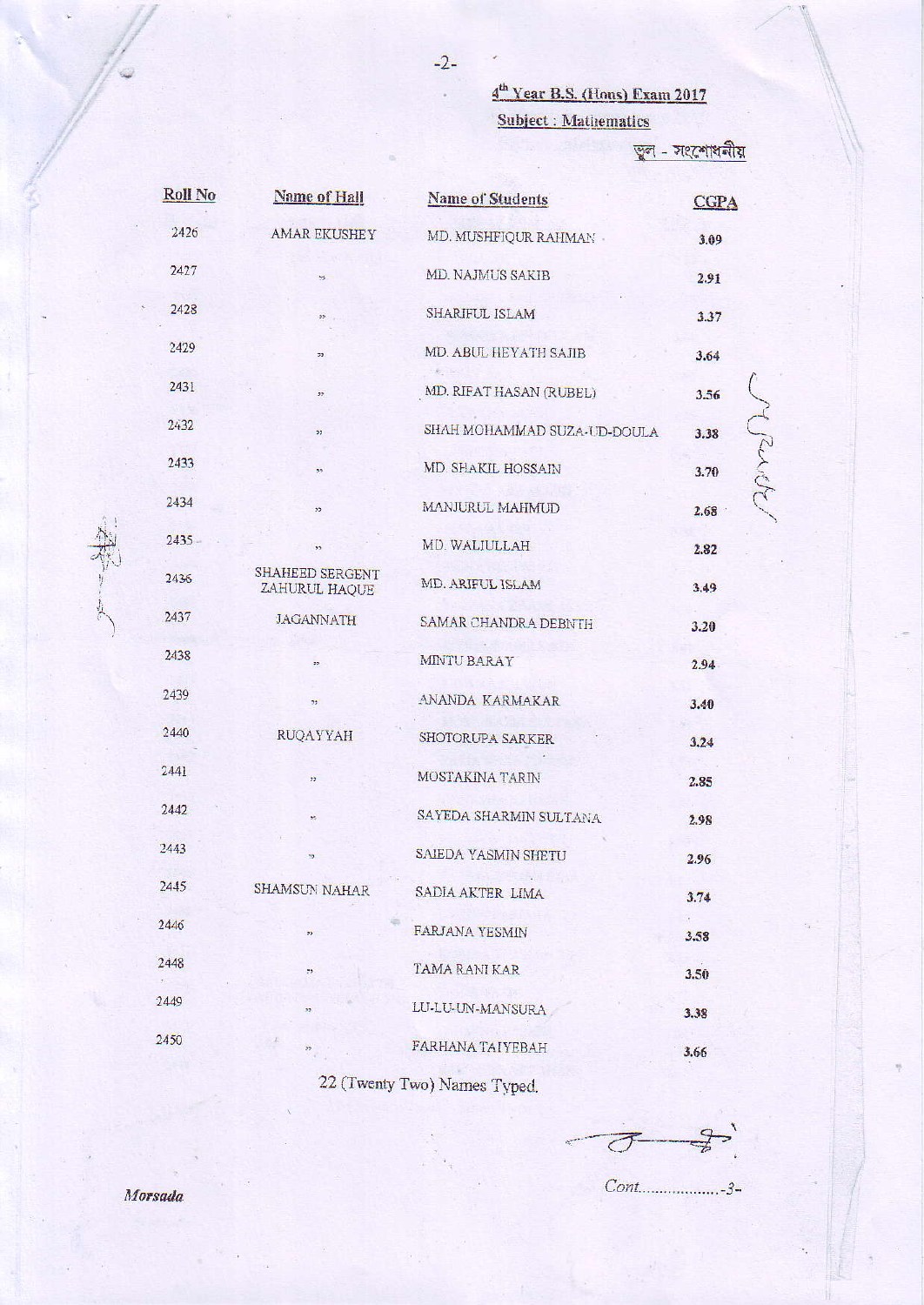## 4<sup>th</sup> Year B.S. (Hons) Exam 2017 Subject : Mathematics

তুল - সংশোধনীয়

rans

| Roll No | Name of Hall                             | <b>Name of Students</b>   | <b>CGPA</b>    |
|---------|------------------------------------------|---------------------------|----------------|
| 2452    | <b>SHAMSUN NAHAR</b>                     | <b>SONIA AKTER</b>        | 3.33           |
| 2453    | $55^\circ$                               | SURAIYA AKTER SHEFA       | 3.50           |
| 2454    | 92.                                      | SUMAIYA BINTE ISLAM       | 3.67           |
| 2455    | 27)                                      | <b>IFFAT ARA</b>          | 3.03           |
| 2456    | 35                                       | <b>JULAKHA ALAM</b>       | 3.28           |
| 2457    | 77                                       | SUSHOMA PAUL              | $(3.69)\times$ |
| 2458    | 22.                                      | NISHAT ARA MOZID          | 3.13           |
| 2459    | 72                                       | SONIA AKTER               | 3.31           |
| 2460    | ž5.                                      | FARIA BEGUM RIYA          | 3.32           |
| 2461    | 55                                       | FARZANA KHANDAKER         | 3.43           |
| 2462    | 55                                       | <b>IBTIDA TAHERA AZIZ</b> | 3.41           |
| 2463    | 55                                       | ZAHURA KHATUN             | 3.52           |
| 2464    | 32.                                      | MOST. RAZIA SULTANA       | 3.69           |
| 2465    | 77                                       | FARIA KHAN PINASH         | 3.74           |
| 2466    | 55                                       | ONNASHA RAHMAN            | 3.54           |
| 2467    | 33                                       | SUSMITA DAS DYUTI         | 3.03           |
| 2468    | 39.                                      | FATIMA ZAMAN DIBA         | 3.47           |
| 2469    | 99                                       | <b>KARNIS FARJANA</b>     | 3.49           |
| 2471    | 55                                       | ROBINA YEASMIN RIPA       | 2.79           |
| 2472    | BANGAMATA SHEIKH<br>PAJILATUNNESSA MUJIB | TAHIA TAZIN               | 3.72           |
| 2473    | KABI SUFIA KAMAL                         | <b>TAHMINA FARHIN</b>     | 3.54           |
| 2474    | 27                                       | KAZI NUSRAT ZAHAN         | 3.07           |

22 (Twenty Two) Names Typed.

 $\overline{\mathcal{J}}^{\mathcal{U}}$  $\overline{\mathscr{U}}$ 

June 1997

Morsada